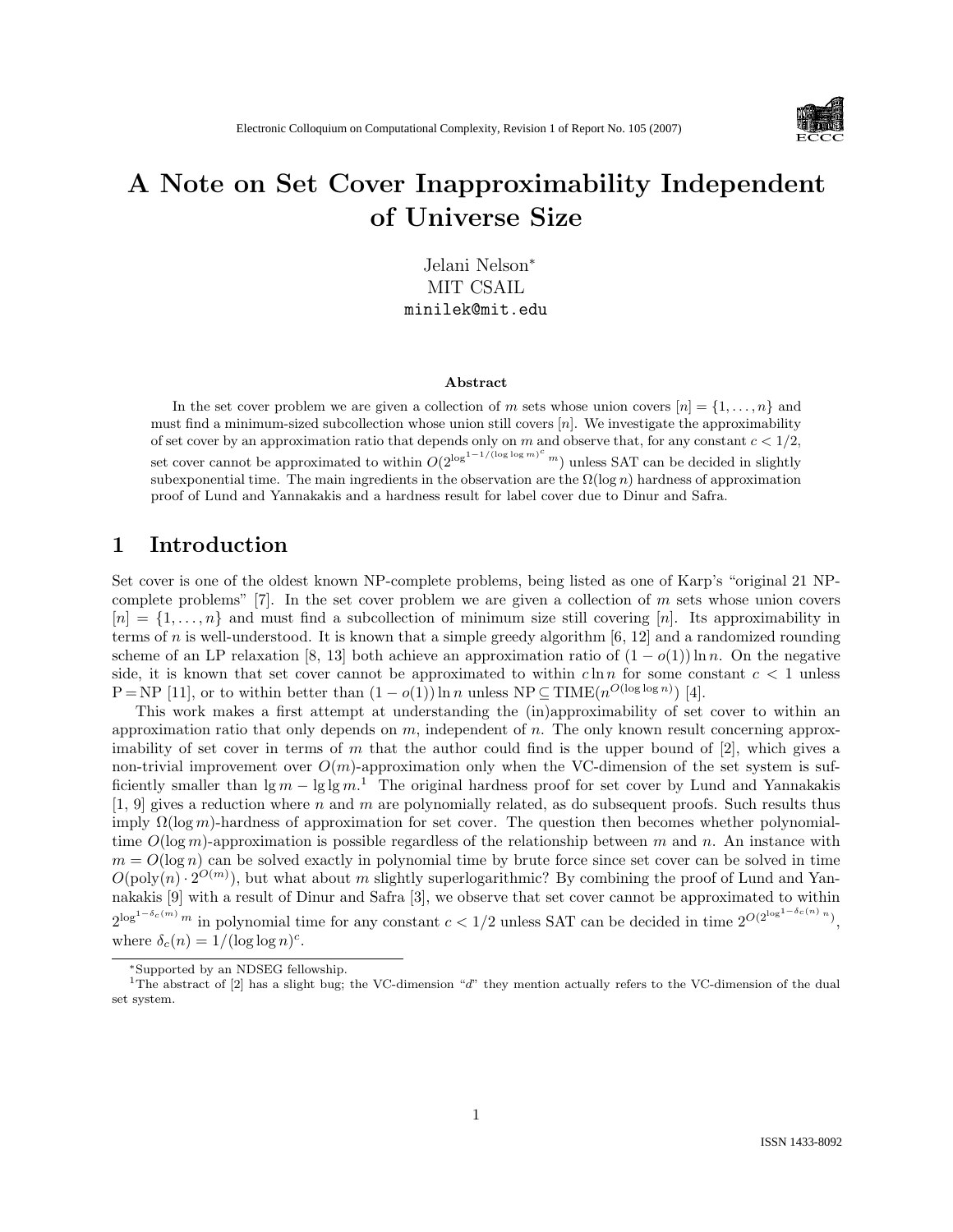### 2 A Motivating Example

Here we give an example of why one may want an approximation algorithm for set cover whose approximation ratio depends only on m. Consider the following taxonomy labeling problem introduced by Rabani, Schulman, and Swamy [10]. In this problem there is some finite alphabet  $\Sigma$  and a tree with n nodes. Each node is labeled with a string in  $(\Sigma \cup \{0,1\}^*)^m$ , and we must replace all occurrences of "\*" in all labels with elements of  $\Sigma$  so as to minimize the maximum Hamming distance of labels of adjacent nodes. The authors show a reduction from taxonomy labeling to what they call the multicut packing problem on trees. In the multicut packing problem on trees we are given a tree on n nodes and a set of m multicut instances  $M_i = \{(s_1^i, t_1^i), \ldots, (s_{r_i}^i, t_{r_i}^i)\}\.$  For each i we must output a multicut, i.e. a set of edges whose removal disconnects  $s_i$  from  $t_i$  for all i, and the objective is to minimize the maximum number of times any edge is used in a multicut. Rabani, Schulman, and Swamy obtain a  $O(\log^2 m)$ -approximation for multicut packing on trees, independent of n.

Now one may observe that multicut packing on trees is actually a special case of the following generalization of set cover. We are given N collections  $C_i = \{S_1^i, \ldots, S_{m_i}^i\}$  of subsets of [n]. We must choose a subcollection  $C_i$  from each  $C_i$  so that  $\bigcup_i \bigcup_{S \in C_i} S = [n]$ , and the objective is to minimize max<sub>i</sub>  $|C_i|$ . In the case of multicut packing on trees, for each edge e we have a collection  $\mathcal{C}_e$ . The universe to be covered consists of all commodities in all multicut instances. Each  $m_i$  equals m, the number of multicut instances, and  $S_i^e$  is the set of commodities  $(s,t) \in M_i$  such that e is on the unique path from s to t, i.e. the removal of edge e cuts  $(s, t)$  (recall the graph is a tree). As the approximation ratio for multicut packing on trees obtained in [10] is  $O(\log^2 m)$ , one may wonder whether such a result could be extended to all instances of this generalized set cover problem. Our observation implies that such a result is impossible unless SAT has subexponential time algorithms since  $O(2^{\log^{1-\delta_c(m)} m})$ -approximation is hard even when  $N = 1$  (the usual set cover problem).

#### 3 The Main Observation

**Definition 1.** LabelCover(c, s) is the promise problem where we are given a bipartite graph that is both left-regular and right-regular with bipartition  $V = V_1 \cup V_2$  ( $|V| = n$ ), edge set E, label set  $[L] = \{1, \ldots, L\}$ , and a set of functions  $f_e : [L] \to [L]$  indexed by edge (there is exactly one such function per edge in E). A labelling is a function  $\ell : V \to [L]$ , and an edge  $e = (v_1, v_2)$  is said to be satisfied by  $\ell$  if  $\ell(v_2) = f_e(\ell(v_1)).$ In the promise problem we are given an instance where either a labelling exists satisfying at least  $c|E|$  edges, or no labelling satisfies more than  $s|E|$  edges. We must decide which case holds.

**Theorem 2** ([3]). For any constant  $c < 1/2$  deciding LabelCover $(1, 2^{-\log^{1-\delta_c(n)}n})$  with a polynomial-size alphabet is NP-hard, where  $\delta_c(n) = 1/(\log \log n)^c$ . □

The work of [3] actually defines LabelCover differently. In their definition one must assign a set of labels  $\ell(v)$  to each vertex  $v \in V$  so as to satisfy all edges. In this scenario an edge  $e = (v_1, v_2)$ , where  $v_i \in V_i$ , is said to be satisfied when for each label  $\ell_2 \in \ell(v_2)$  there is a label  $\ell_1 \in \ell(v_1)$  such that  $f_e(\ell_1) = \ell_2$ . The goal is then to minimize the  $l_p$  norm of the vector  $(|l(v)|)_{v\in V}$ . The work of [3] shows that polynomial-time  $2^{\log^{1-\delta_c(n)} n}$ -approximation is NP-hard for any  $1 \leq p \leq \infty$ , which implies Theorem 2 by using a known relationship [1] between the version of LabelCover defined in [3] with  $p = 1$  to the version of LabelCover in Definition 1.

**Theorem 3** ([1, 9]). Suppose it is NP-hard to decide LabelCover(1,  $\epsilon$ ) with a label set of size  $L = O(f(n))$ . Then for any  $\ell$  such that  $2/\ell^2 < \epsilon$ , set cover has no polynomial-time  $O(\ell)$ -approximation unless SAT can be decided in time  $(nf(n)2^{\ell})^{O(1)}$ .

*Proof.* For any  $\ell$  satisfying  $2/\ell^2 < \epsilon$ , the work of [1, 9] reduces a LabelCover(1, $\epsilon$ ) instance  $\mathcal I$  with n vertices, m edges, and label size L to a set cover instance S with universe size  $O(mL^2 2^{2\ell})$  and collection size  $nL$  such that approximating S to within  $O(\ell)$  in time polynomial in  $|S|$  allows one to decide I in time polynomial in  $|S|$ .  $|\mathcal{S}|$ . Furthermore, the reduction takes time polynomial in  $|\mathcal{S}|$ .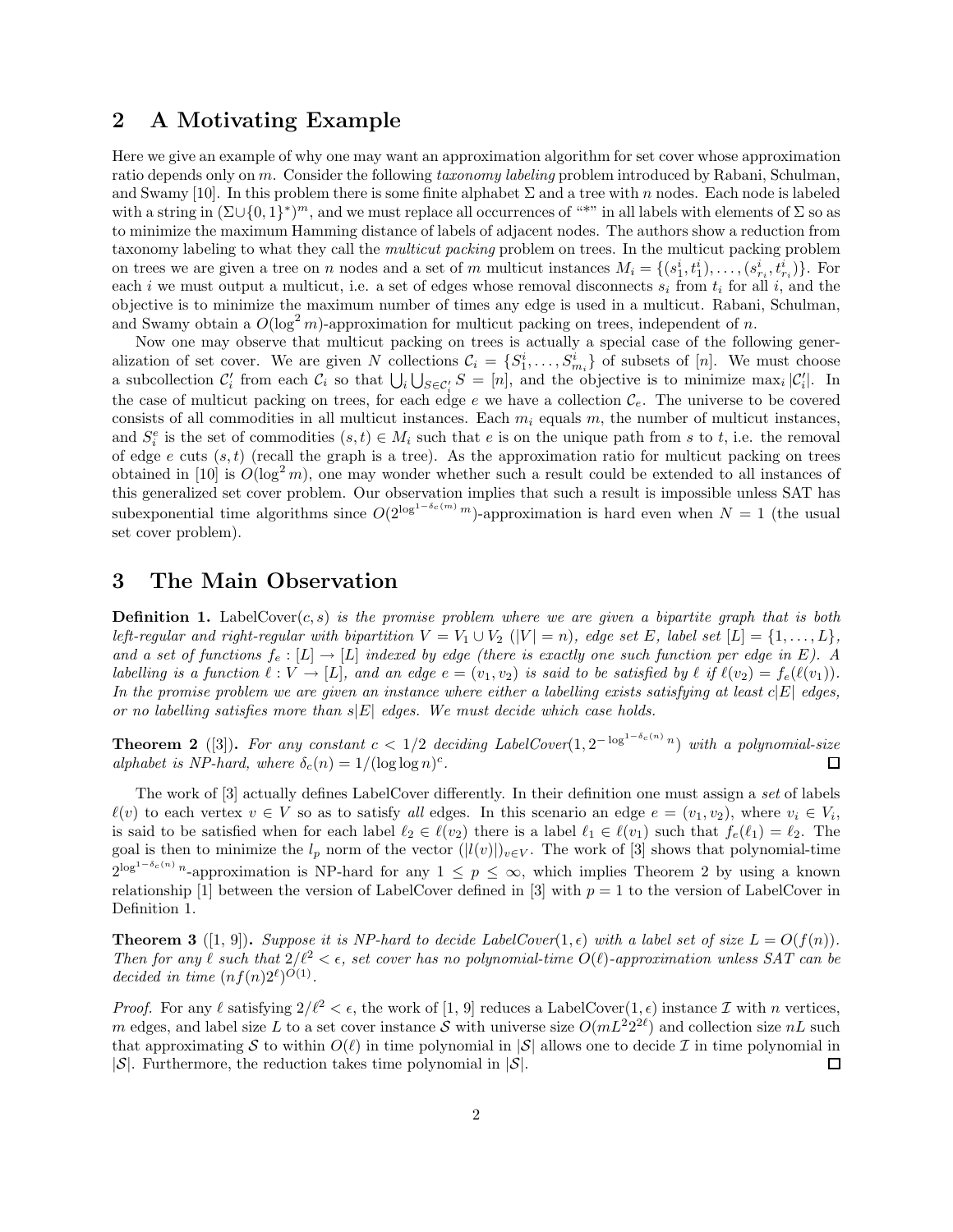**Corollary 4.** Set cover has no polynomial-time  $2^{\log^{1-\delta_c(m)} m}$ -approximation unless SAT can be decided in time  $2^{O(2^{\log^{1-\delta_c(n)} n})}$ .

*Proof.* Combine Theorems 2 and 3 with  $\ell = 2^{-\log^{1-\delta_c(m)} m}$ .  $\Box$ 

### 4 Conclusion

In the above discussion, to get better hardness for set cover in terms of m we showed  $\Omega(\log n)$ -hardness of approximation for set cover while decreasing m as a function of n. While this may be the right approach for reaching the limits of hardness in terms of  $m$ , such an approach may not be necessary to get more immediate improvements. For example, one may imagine being able to show  $\Omega(\sqrt{\log n})$ -hardness for set cover with a reduction where  $m = O(\log^2 n)$ , which would imply  $\Omega(m^{1/4})$ -hardness of approximation.

One might not expect to show hardness of approximation for set cover beyond  $\Omega(\sqrt{m})$ -hardness<sup>2</sup> due to an observation of Anupam Gupta and Danny Segev [5]. If  $m < \ln n$  one can solve set cover in polynomial time by brute force. When  $m > \ln^2 n$  the greedy  $O(\log n)$ -approximation algorithm also provides an  $O(\sqrt{m})$ approximation. Thus, it suffices to give an  $O(m/\log n)$ -approximation algorithm for  $\ln n < m < \ln^2 n$  to obtain an  $O(\sqrt{m})$ -approximation algorithm for all m. The algorithm is as follows, where the universe is  $\{1,\ldots,n\}$  and the collection of sets is  $\mathcal{C} = \{S_1,\ldots,S_m\}.$ 

- 1. Partition the  $S_j$  arbitrarily into ln n groups each of size at most  $m/\ln n$ . Let  $U_i$  be the union of all  $S_j$ in group i.
- 2. Solve a new set cover instance with  $\mathcal{C}' = \{U_1, \ldots, U_{\ln n}\}\$  optimally in polynomial time by brute force (note the optimal solution for  $\mathcal{C}'$  is at least as cheap as that for  $\mathcal{C}).$
- 3. Return the subcollection of  $C$  corresponding to the solution found in step 3. That is, if  $U_i$  is picked in step 3 then include all  $S_j$  in group i in the returned subcollection.

It would be interesting to pursue whether polynomial hardness is achievable, or perhaps whether one can find a relationship in the reverse direction (between LabelCover approximability and set cover approximability in terms of  $m$ ) to show that improving the hardness presented here would require improving upon current hardness results for LabelCover.

# Acknowledgments

I thank Erik Demaine for bringing [2] to my attention, Venkatesan Guruswami for bringing [1] to my attention, and Hervé Brönnimann, Swastik Kopparty, Yuval Rabani, Prasad Raghavendra, Madhu Sudan, and David Woodruff for useful comments and discussion. I also thank Anupam Gupta and Danny Segev for allowing me to include their  $O(\sqrt{m})$ -approximation algorithm.

## References

- [1] Sanjeev Arora, Carsten Lund. Hardness of Approximation. In Approximation Algorithms for NP-Hard Problems, Ed. D. Hochbaum, PWS Publishers, 1995, pp. 399–446.
- [2] Hervé Brönnimann, Michael T. Goodrich. Almost Optimal Set Covers in Finite VC-Dimension. Discrete & Computational Geometry, 14(4):463–479, 1995.
- [3] Irit Dinur, Shmuel Safra. On the Hardness of Approximating Label Cover. Electronic Colloquium on Computational Complexity (ECCC), TR99-015, 1999.

<sup>&</sup>lt;sup>2</sup>A previous version of this document conjectured too strongly that  $\Omega(m^{1-\varepsilon})$ -hardness should be achievable for any  $\varepsilon > 0$ .